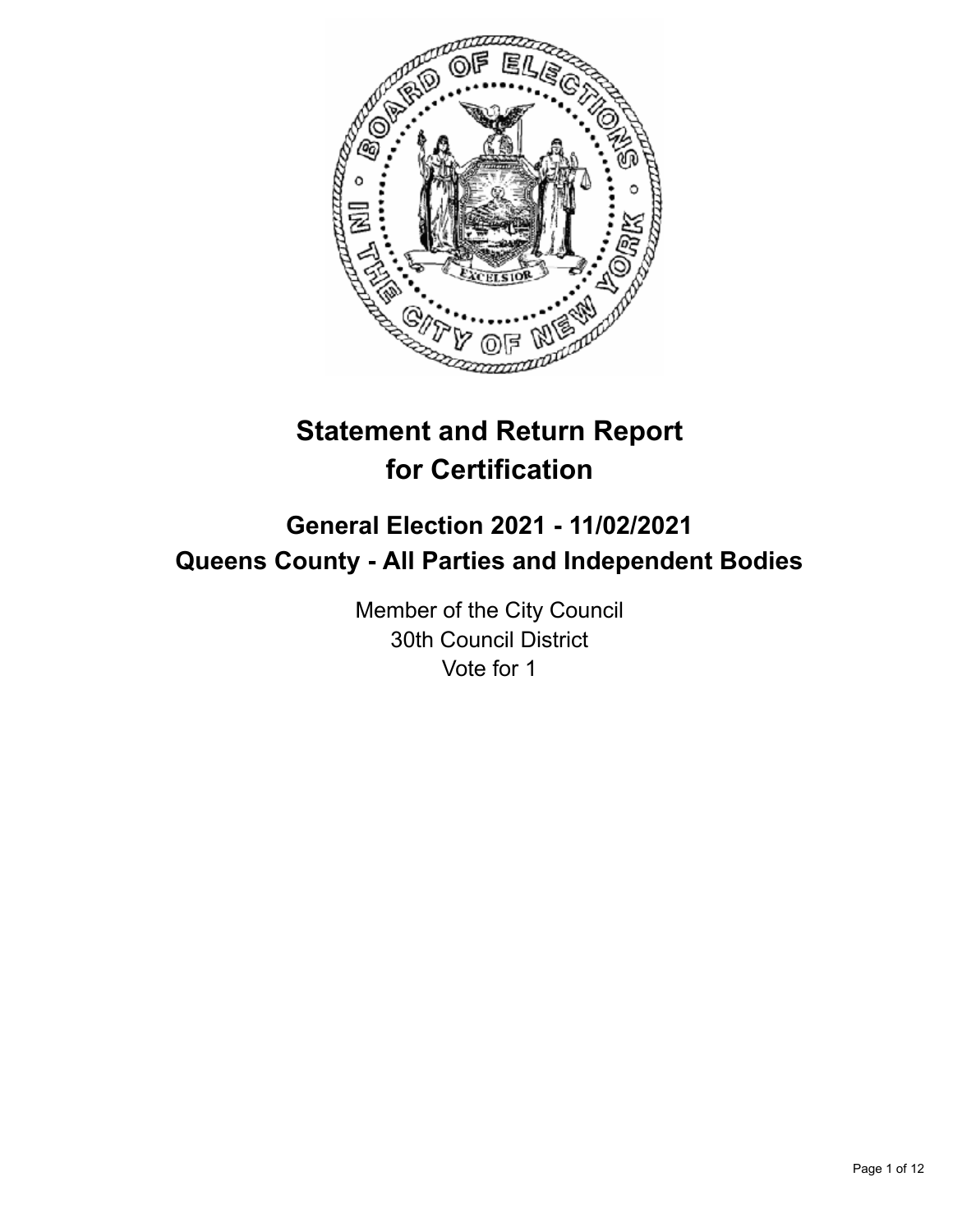

| PUBLIC COUNTER                                           | 5,042                   |
|----------------------------------------------------------|-------------------------|
| MANUALLY COUNTED EMERGENCY                               | 0                       |
| <b>ABSENTEE / MILITARY</b>                               | 257                     |
| <b>AFFIDAVIT</b>                                         | 24                      |
| <b>Total Ballots</b>                                     | 5,323                   |
| Less - Inapplicable Federal/Special Presidential Ballots | 0                       |
| <b>Total Applicable Ballots</b>                          | 5,323                   |
| ROBERT F. HOLDEN (DEMOCRATIC)                            | 1,650                   |
| ROBERT F. HOLDEN (REPUBLICAN)                            | 2,911                   |
| ROBERT F. HOLDEN (CONSERVATIVE/SAVE OUR CITY)            | 341                     |
| ADRIEN LESSER (WRITE-IN)                                 | 1                       |
| BRITTANY TUFT (WRITE-IN)                                 | 1                       |
| CATHERINE ROJAS (WRITE-IN)                               | $\overline{\mathbf{c}}$ |
| CHARLIE CAMPOS (WRITE-IN)                                | $\mathbf{1}$            |
| DAVID MCCOMB (WRITE-IN)                                  | 1                       |
| ELIZABETH CROWLEY (WRITE-IN)                             | 5                       |
| ELSIE SAVARESE (WRITE-IN)                                | $\mathbf{1}$            |
| ELVIS PRESLEY (WRITE-IN)                                 | 1                       |
| EMILY WAELDER (WRITE-IN)                                 | 1                       |
| ERNIE GRIMES (WRITE-IN)                                  | $\mathbf{1}$            |
| JACK WALTER (WRITE-IN)                                   | 2                       |
| JAQUELINE STALZER (WRITE-IN)                             | $\overline{\mathbf{c}}$ |
| JOHN F. DEBIASE (WRITE-IN)                               | $\mathbf{1}$            |
| JOHN MEIRER (WRITE-IN)                                   | 1                       |
| JOHN ROBERT PETRY (WRITE-IN)                             | 1                       |
| JOHN SMITH (WRITE-IN)                                    | 1                       |
| JONATHAN A WIENCLAW (WRITE-IN)                           | 1                       |
| JUAN ARDILA (WRITE-IN)                                   | 29                      |
| MARK TWAIN (WRITE-IN)                                    | 1                       |
| MICHAEL PAPA (WRITE-IN)                                  | 1                       |
| MICKEY MOUSE (WRITE-IN)                                  | $\overline{\mathbf{c}}$ |
| ROBERT S KOCH (WRITE-IN)                                 | 1                       |
| RYAN W. DEBIASE (WRITE-IN)                               | 1                       |
| SONIA SUAREZ (WRITE-IN)                                  | $\mathbf{1}$            |
| STACEY H. PRUSSMAN (WRITE-IN)                            | 1                       |
| TOM ROSSI (WRITE-IN)                                     | 1                       |
| TONY ROSSI (WRITE-IN)                                    | $\mathbf{1}$            |
| UNATTRIBUTABLE WRITE-IN (WRITE-IN)                       | 16                      |
| <b>Total Votes</b>                                       | 4,981                   |
| Unrecorded                                               | 342                     |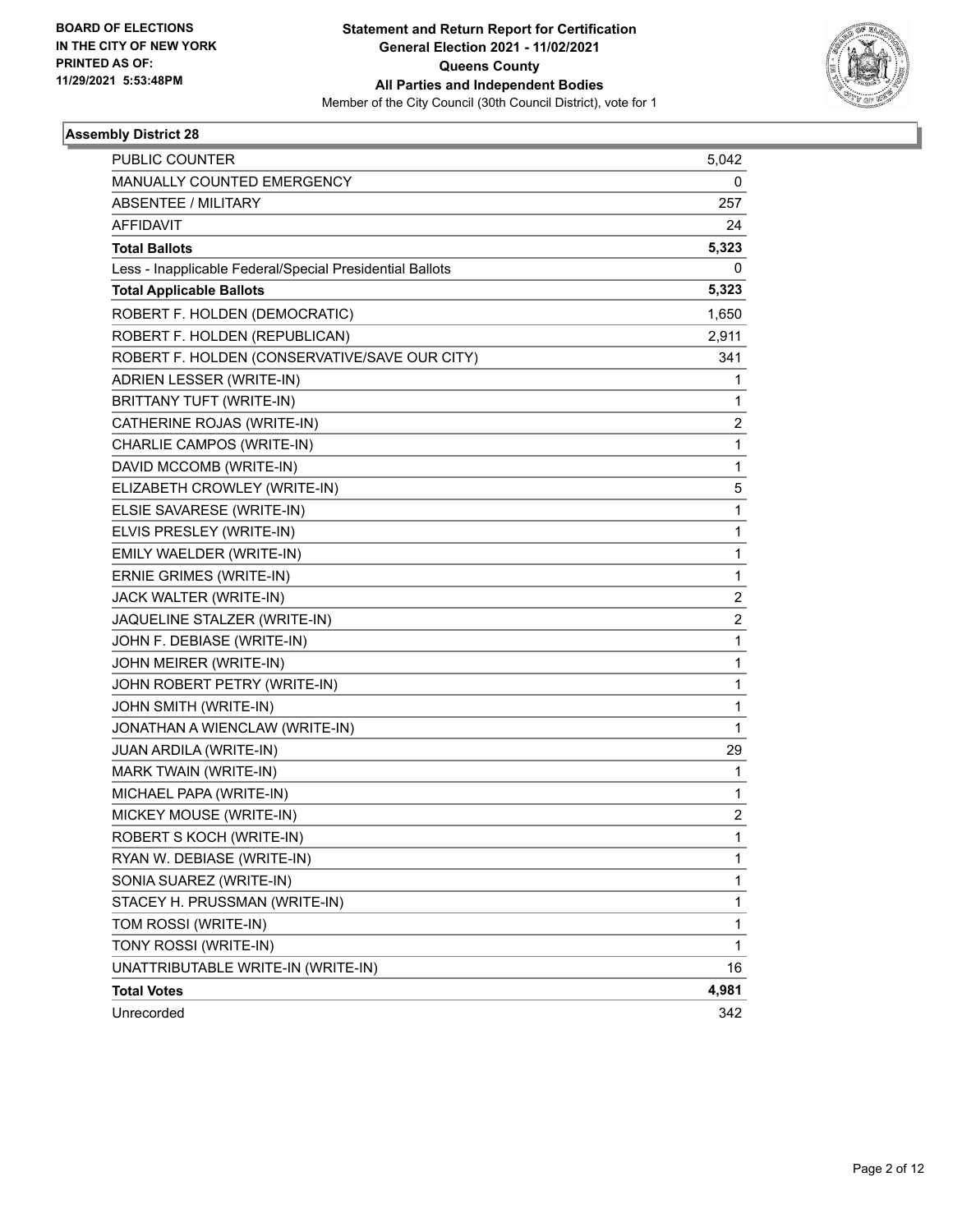

| <b>PUBLIC COUNTER</b>                                    | 8,240                   |
|----------------------------------------------------------|-------------------------|
| MANUALLY COUNTED EMERGENCY                               | 0                       |
| <b>ABSENTEE / MILITARY</b>                               | 546                     |
| <b>AFFIDAVIT</b>                                         | 38                      |
| <b>Total Ballots</b>                                     | 8,824                   |
| Less - Inapplicable Federal/Special Presidential Ballots | 0                       |
| <b>Total Applicable Ballots</b>                          | 8,824                   |
| ROBERT F. HOLDEN (DEMOCRATIC)                            | 3,042                   |
| ROBERT F. HOLDEN (REPUBLICAN)                            | 4,572                   |
| ROBERT F. HOLDEN (CONSERVATIVE/SAVE OUR CITY)            | 482                     |
| ALEX KALAF (WRITE-IN)                                    | 1                       |
| ALEXANDRIA OCASIO-CORTEZ (WRITE-IN)                      | 1                       |
| ANDREW PATTION (WRITE-IN)                                | $\mathbf{1}$            |
| ANTHONY CORDA (WRITE-IN)                                 | 1                       |
| <b>BARACK OBAMA (WRITE-IN)</b>                           | 2                       |
| BART SIMPSON (WRITE-IN)                                  | $\mathbf{1}$            |
| <b>BEN GARGAN (WRITE-IN)</b>                             | 1                       |
| <b>BERTLEY TOBIN (WRITE-IN)</b>                          | 1                       |
| <b>BOB SENBERT (WRITE-IN)</b>                            | $\mathbf{1}$            |
| BRANDON DUFFY (WRITE-IN)                                 | 1                       |
| BRIAN LAVAN (WRITE-IN)                                   | 1                       |
| BRIAN NEVILLE (WRITE-IN)                                 | 1                       |
| <b>BUGS BUNNY (WRITE-IN)</b>                             | 1                       |
| CARMELO ROLDAN (WRITE-IN)                                | 1                       |
| DAVID WRIGHT (WRITE-IN)                                  | $\mathbf 1$             |
| DONALD J. TRUMP (WRITE-IN)                               | 1                       |
| ELIZABETH CROWLEY (WRITE-IN)                             | 9                       |
| ELLIOT RIVERA (WRITE-IN)                                 | $\mathbf{1}$            |
| <b>GREGORY G ANDREWS (WRITE-IN)</b>                      | 1                       |
| JAMES DINNIGAN (WRITE-IN)                                | 1                       |
| JAMES DINNINGAN (WRITE-IN)                               | $\mathbf 1$             |
| JOHN SMITH (WRITE-IN)                                    | 1                       |
| JOSEPH BASANTA (WRITE-IN)                                | 1                       |
| JUAN ARDILA (WRITE-IN)                                   | 41                      |
| KEITH LAMARCHE (WRITE-IN)                                | 1                       |
| LILA FOLEY (WRITE-IN)                                    | 1                       |
| LUCAS VALENTIN (WRITE-IN)                                | $\overline{\mathbf{c}}$ |
| LUIS ANGEL CABERO (WRITE-IN)                             | 3                       |
| MARIA MARICH (WRITE-IN)                                  | $\mathbf{1}$            |
| MARTHA DIAZ (WRITE-IN)                                   | $\mathbf{1}$            |
| MARY JOHNSON (WRITE-IN)                                  | 1                       |
| MICHAEL BLOOMBERG (WRITE-IN)                             | $\mathbf 1$             |
| MICKEY MOUSE (WRITE-IN)                                  | $\mathbf 1$             |
| PAUL LEWIS (WRITE-IN)                                    | 1                       |
| PETER GIAKOUMIS (WRITE-IN)                               | 2                       |
| SAMANTHA LYDON (WRITE-IN)                                | $\mathbf{1}$            |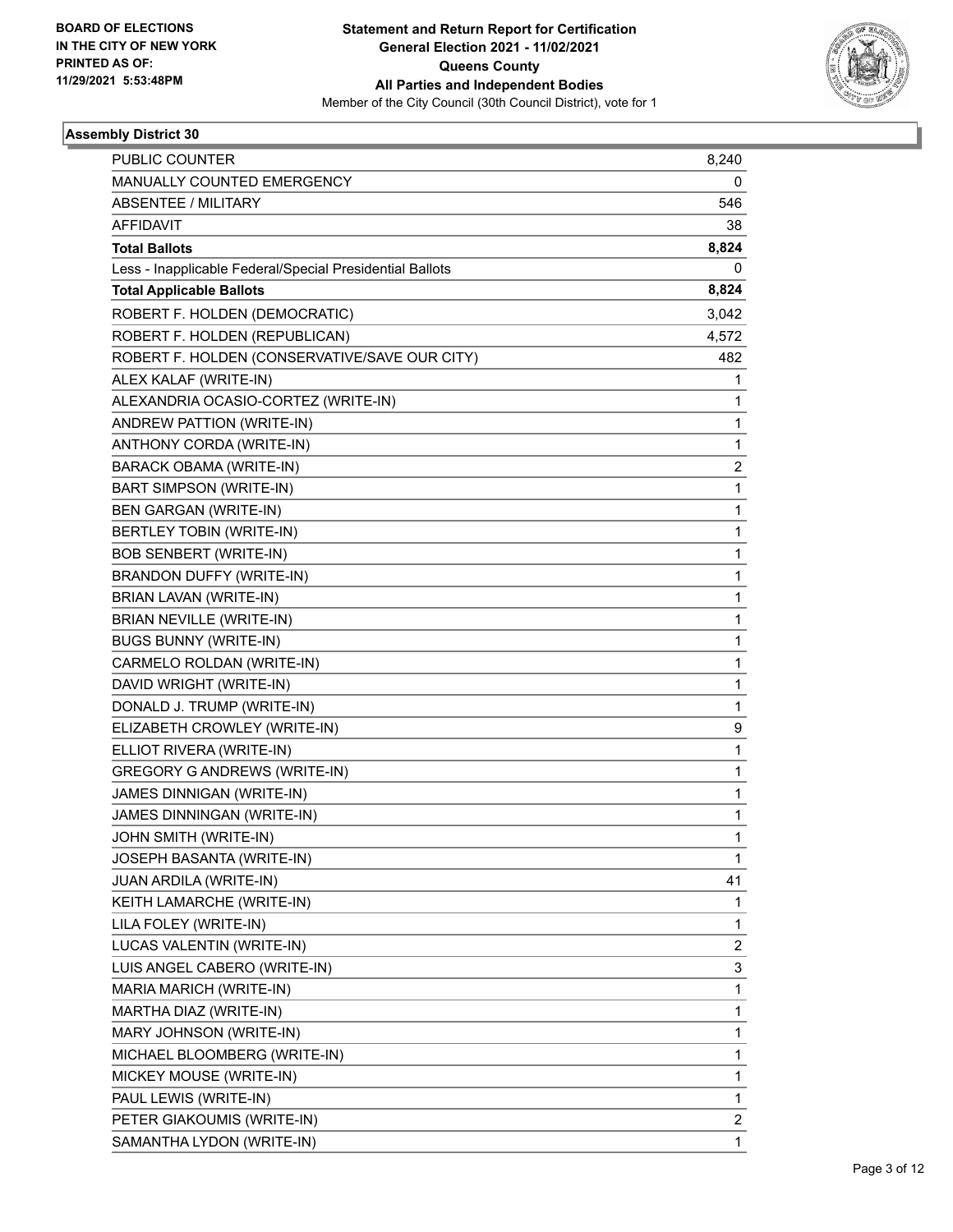

| SANTA CLAUS (WRITE-IN)                    |       |
|-------------------------------------------|-------|
| SERPHIN MALTESE (WRITE-IN)                |       |
| STEFANI JOUSTON (WRITE-IN)                |       |
| STU VARNEY (WRITE-IN)                     |       |
| SUSAN LEE (WRITE-IN)                      | 2     |
| TIMOTHY RILEY-LOPEZ (WRITE-IN)            |       |
| <b>TRACEY MARTEL (WRITE-IN)</b>           |       |
| TUCKER CARLSON (WRITE-IN)                 |       |
| UNATTRIBUTABLE WRITE-IN (WRITE-IN)        | 15    |
| UNCOUNTED WRITE-IN PER STATUTE (WRITE-IN) |       |
| VICKIE PALADINO (WRITE-IN)                |       |
| YURI OROCO (WRITE-IN)                     |       |
| <b>Total Votes</b>                        | 8,212 |
| Unrecorded                                | 612   |

| <b>PUBLIC COUNTER</b>                                    | 76 |
|----------------------------------------------------------|----|
| <b>MANUALLY COUNTED EMERGENCY</b>                        | 0  |
| ABSENTEE / MILITARY                                      | 11 |
| AFFIDAVIT                                                |    |
| <b>Total Ballots</b>                                     | 88 |
| Less - Inapplicable Federal/Special Presidential Ballots | 0  |
| <b>Total Applicable Ballots</b>                          | 88 |
| ROBERT F. HOLDEN (DEMOCRATIC)                            | 48 |
| ROBERT F. HOLDEN (REPUBLICAN)                            | 27 |
| ROBERT F. HOLDEN (CONSERVATIVE/SAVE OUR CITY)            | 6  |
| UNATTRIBUTABLE WRITE-IN (WRITE-IN)                       |    |
| <b>Total Votes</b>                                       | 82 |
| Unrecorded                                               | 6  |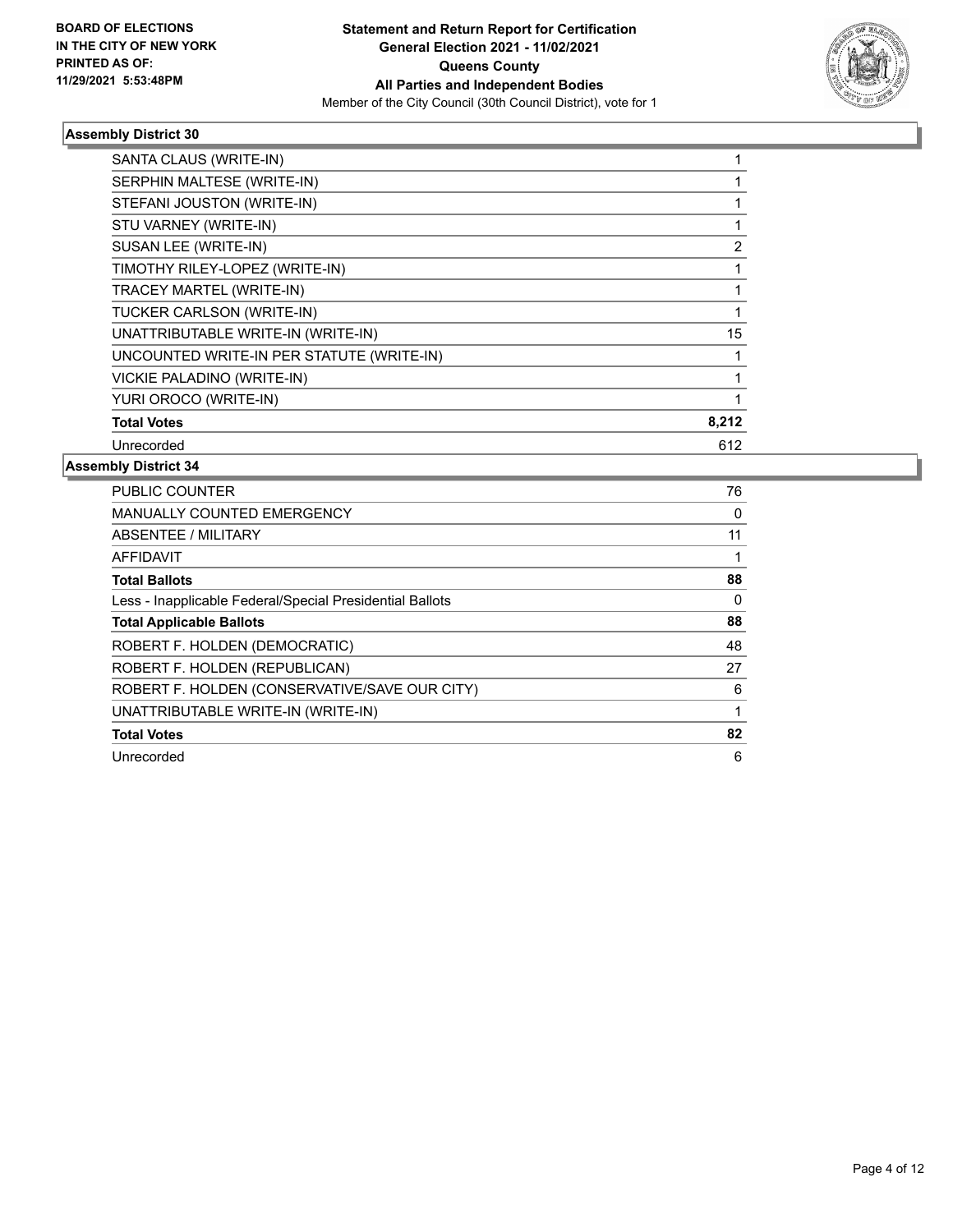

| <b>PUBLIC COUNTER</b>                                    | 3,342                   |
|----------------------------------------------------------|-------------------------|
| MANUALLY COUNTED EMERGENCY                               | 0                       |
| <b>ABSENTEE / MILITARY</b>                               | 168                     |
| <b>AFFIDAVIT</b>                                         | 11                      |
| <b>Total Ballots</b>                                     | 3,521                   |
| Less - Inapplicable Federal/Special Presidential Ballots | 0                       |
| <b>Total Applicable Ballots</b>                          | 3,521                   |
| ROBERT F. HOLDEN (DEMOCRATIC)                            | 1,505                   |
| ROBERT F. HOLDEN (REPUBLICAN)                            | 1,278                   |
| ROBERT F. HOLDEN (CONSERVATIVE/SAVE OUR CITY)            | 146                     |
| AGNES MAICHIO (WRITE-IN)                                 | 1                       |
| ALICIA MOUNTAIN (WRITE-IN)                               | 1                       |
| AMBROSE HARTON (WRITE-IN)                                | 1                       |
| ANDREW M TOBIA (WRITE-IN)                                | 1                       |
| <b>BOB LEBLOW (WRITE-IN)</b>                             | 1                       |
| BRANDON ZWAGGERMAN (WRITE-IN)                            | 1                       |
| BRENNAN O'ROURKE (WRITE-IN)                              | 1                       |
| <b>BRIAN LEHRER (WRITE-IN)</b>                           | 1                       |
| CATHERINE ROJAS (WRITE-IN)                               | $\mathbf{1}$            |
| CHRISTINA PASSELLA (WRITE-IN)                            | 1                       |
| CRAIG LARVARK (WRITE-IN)                                 | 1                       |
| CURTIS A. SLIWA (WRITE-IN)                               | 1                       |
| DAFFY DUCK (WRITE-IN)                                    | 1                       |
| DAVID BRAND (WRITE-IN)                                   | 1                       |
| DEREK EVERS (WRITE-IN)                                   | $\mathbf{1}$            |
| DIEGO O CURATOLO (WRITE-IN)                              | 1                       |
| EDWIN DEJESUS (WRITE-IN)                                 | 1                       |
| ELIZABETH CROWLEY (WRITE-IN)                             | 1                       |
| EVERS DEREK (WRITE-IN)                                   | 1                       |
| FRANK KOTNIK (WRITE-IN)                                  | 1                       |
| GAIL H. SABLEMAN (WRITE-IN)                              | 1                       |
| JEANINE PIRRO (WRITE-IN)                                 | 1                       |
| JESSE SMITH (WRITE-IN)                                   | 1                       |
| JOSEPH WESTON (WRITE-IN)                                 | 1                       |
| <b>JOSIAH MAJETIC (WRITE-IN)</b>                         | 1                       |
| <b>JUAN ARDILA (WRITE-IN)</b>                            | 74                      |
| LUIS PERALTA (WRITE-IN)                                  | 2                       |
| MARIA TORRES (WRITE-IN)                                  | 1                       |
| MATTHEW J JOSPHPOU (WRITE-IN)                            | 1                       |
| MICKEY MOUSE (WRITE-IN)                                  | $\mathbf{1}$            |
| PAUL ANTHONY (WRITE-IN)                                  | $\overline{\mathbf{c}}$ |
| RACHEL BORDENCA (WRITE-IN)                               | $\mathbf{1}$            |
| RAQUEL NAMUCHE (WRITE-IN)                                | 1                       |
| RAUL BRICENO (WRITE-IN)                                  | 1                       |
| RICH SHERNETRON (WRITE-IN)                               | 1                       |
| RILEY TIMLIM (WRITE-IN)                                  | $\mathbf{1}$            |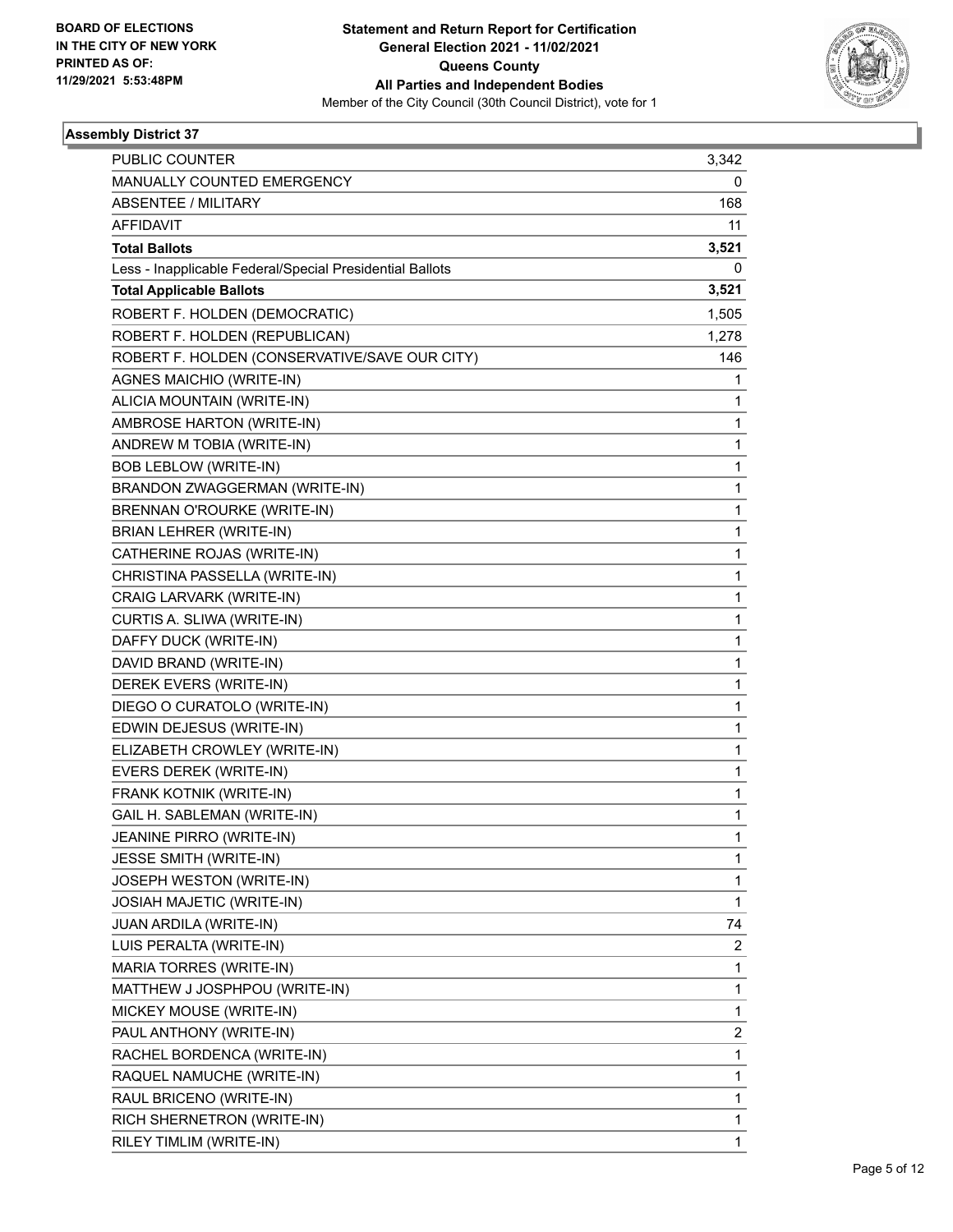

| SANDY NURSE (WRITE-IN)             |       |
|------------------------------------|-------|
| SHAWN PATRICK ANDERSON (WRITE-IN)  |       |
| SNAKE PLISKIN (WRITE-IN)           |       |
| STEPHEN COOPER (WRITE-IN)          | 2     |
| STEVE ROGERS (WRITE-IN)            |       |
| TARA BULZNTEUO (WRITE-IN)          |       |
| TEPAL KHOTAARI (WRITE-IN)          |       |
| UNATTRIBUTABLE WRITE-IN (WRITE-IN) | 30    |
| WINNIE THE POOH (WRITE-IN)         |       |
| ZACHARY GREENE (WRITE-IN)          |       |
| <b>Total Votes</b>                 | 3,080 |
| Unrecorded                         | 441   |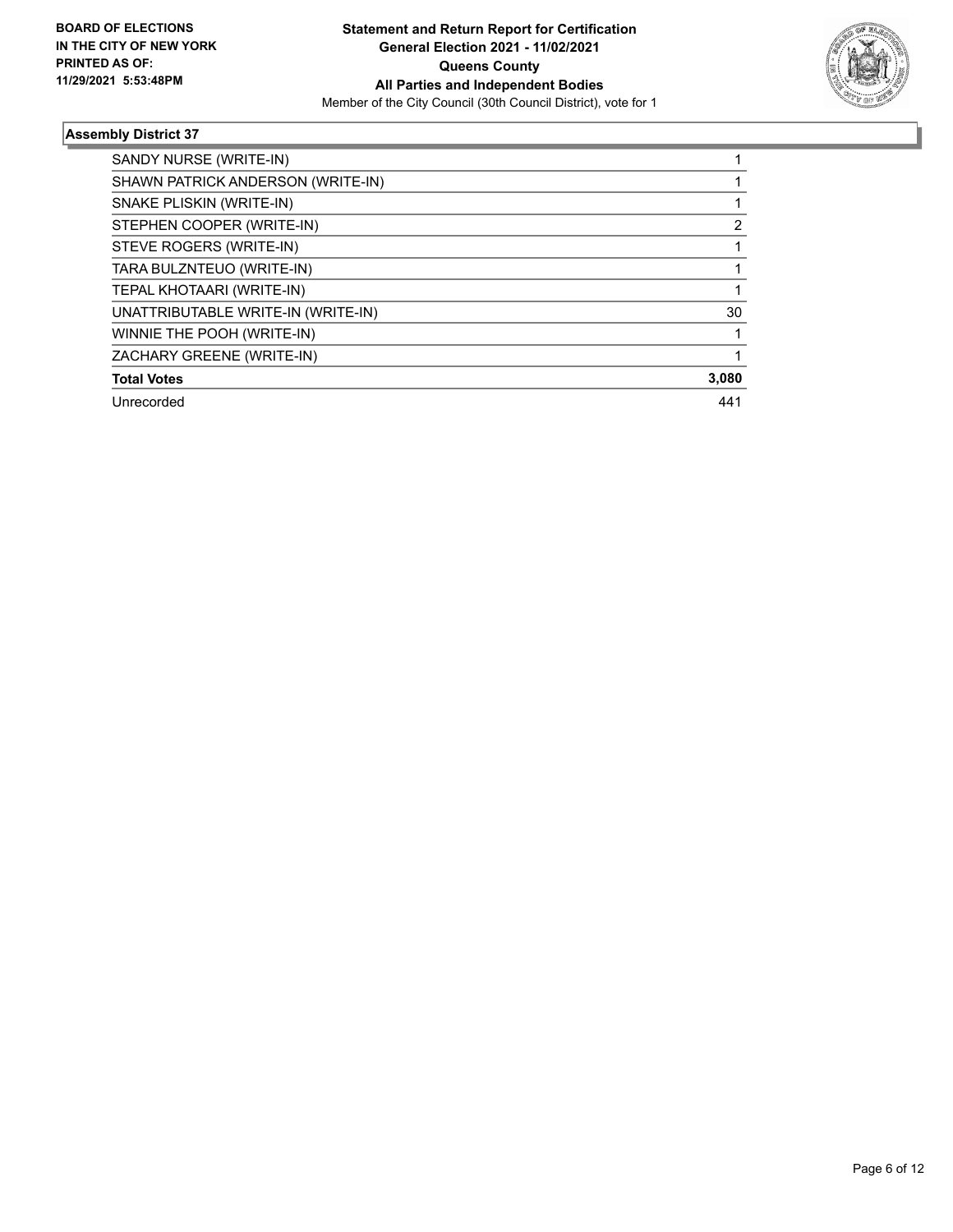

| <b>PUBLIC COUNTER</b>                                    | 3,882        |
|----------------------------------------------------------|--------------|
| MANUALLY COUNTED EMERGENCY                               | 0            |
| <b>ABSENTEE / MILITARY</b>                               | 246          |
| <b>AFFIDAVIT</b>                                         | 15           |
| <b>Total Ballots</b>                                     | 4,143        |
| Less - Inapplicable Federal/Special Presidential Ballots | 0            |
| <b>Total Applicable Ballots</b>                          | 4,143        |
| ROBERT F. HOLDEN (DEMOCRATIC)                            | 1,737        |
| ROBERT F. HOLDEN (REPUBLICAN)                            | 1,747        |
| ROBERT F. HOLDEN (CONSERVATIVE/SAVE OUR CITY)            | 192          |
| ADRIAN CANDENO (WRITE-IN)                                | 1            |
| AL SHARPTON (WRITE-IN)                                   | 1            |
| AMANDA GARDNER (WRITE-IN)                                | $\mathbf{1}$ |
| ANDREW CUOMO (WRITE-IN)                                  | 1            |
| <b>ASTRO ERIE (WRITE-IN)</b>                             | 1            |
| <b>BANDIT WEISS (WRITE-IN)</b>                           | 1            |
| BERNIE SANDERS (WRITE-IN)                                | 1            |
| BRETT WOODWARD JR (WRITE-IN)                             | 1            |
| CHESTER ARTHUR (WRITE-IN)                                | $\mathbf{1}$ |
| CHRISTINA HARPER (WRITE-IN)                              | 1            |
| DONALD DUCK (WRITE-IN)                                   | $\mathbf{1}$ |
| ELIZABETH CROWLEY (WRITE-IN)                             | 7            |
| FELICIA SINGH (WRITE-IN)                                 | 3            |
| FRANK KOTNIK (WRITE-IN)                                  | $\mathbf{1}$ |
| JAMES T. WALSH (WRITE-IN)                                | $\mathbf 1$  |
| JANE DOW (WRITE-IN)                                      | $\mathbf{1}$ |
| JUAN ARDILA (WRITE-IN)                                   | 41           |
| KENNY OMEGA (WRITE-IN)                                   | 1            |
| KM SHIELDS (WRITE-IN)                                    | 1            |
| KRISTIN HAUSER (WRITE-IN)                                | 1            |
| MARK SZUSZKIEWICZ (WRITE-IN)                             | $\mathbf{1}$ |
| MAYA ANGELOU (WRITE-IN)                                  | 1            |
| MICHAEL J GORTON JR (WRITE-IN)                           | 1            |
| MICHAEL J GORTON SR (WRITE-IN)                           | 1            |
| MICKEY MOUSE (WRITE-IN)                                  | 1            |
| MIKE MILLER (WRITE-IN)                                   | 1            |
| MOLLIE A. LAUFFER (WRITE-IN)                             | 1            |
| NOOM CHOMSKY (WRITE-IN)                                  | 1            |
| SEAN O'BRIEN (WRITE-IN)                                  | 1            |
| TIMOTHY REILLY (WRITE-IN)                                | $\mathbf{1}$ |
| TYLER POLHEMUS (WRITE-IN)                                | 1            |
| TYLER W. POLHEMUS (WRITE-IN)                             | $\mathbf{1}$ |
| UNATTRIBUTABLE WRITE-IN (WRITE-IN)                       | 11           |
| WALT DISNEY (WRITE-IN)                                   | 1            |
| ZRAKEA AL-BARATI (WRITE-IN)                              | 1            |
| <b>Total Votes</b>                                       | 3,769        |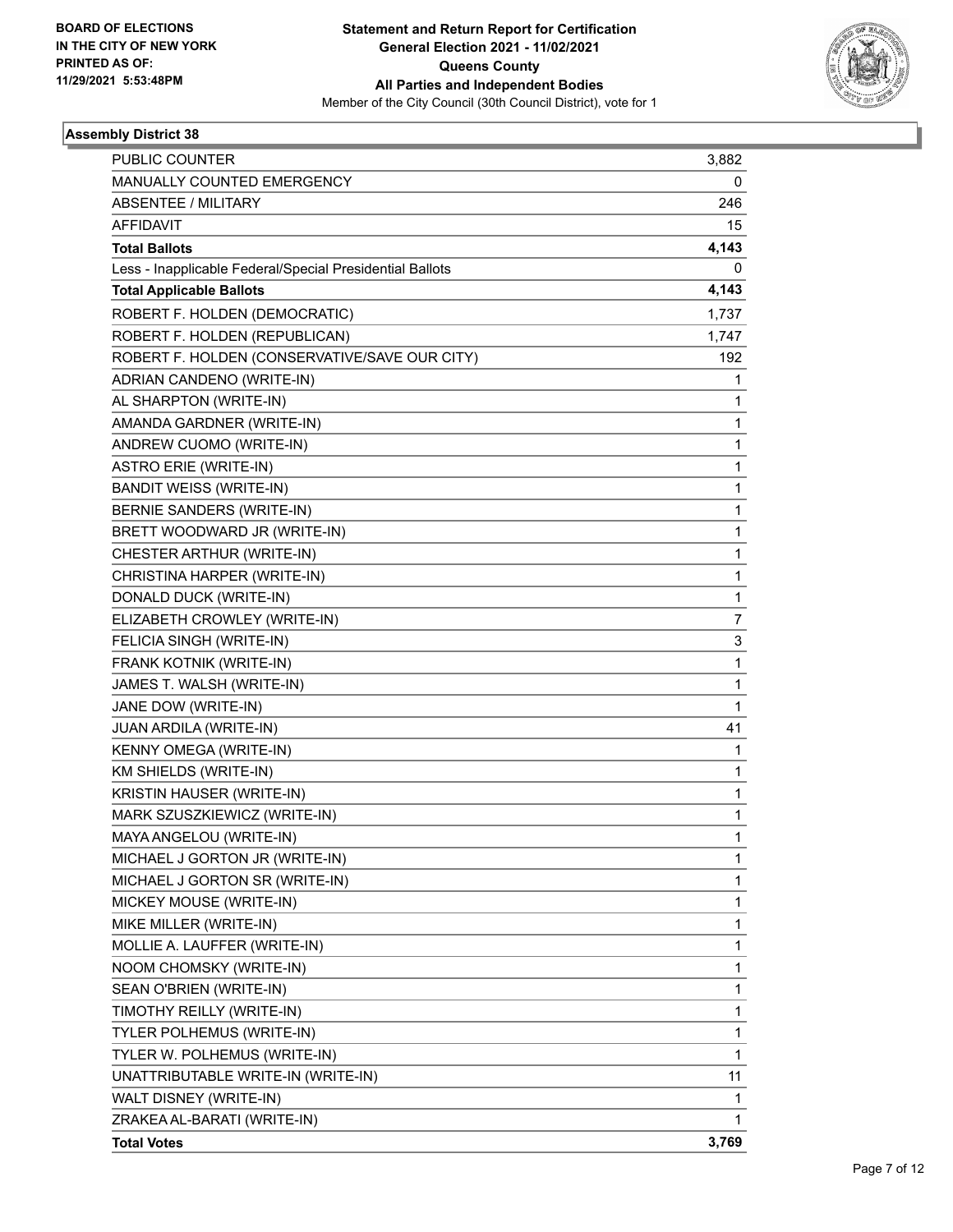

#### Unrecorded 374

| <b>Assembly District 39</b>                              |    |
|----------------------------------------------------------|----|
| PUBLIC COUNTER                                           | 29 |
| <b>MANUALLY COUNTED EMERGENCY</b>                        | 0  |
| ABSENTEE / MILITARY                                      | 3  |
| AFFIDAVIT                                                | 0  |
| <b>Total Ballots</b>                                     | 32 |
| Less - Inapplicable Federal/Special Presidential Ballots | 0  |
| <b>Total Applicable Ballots</b>                          | 32 |
| ROBERT F. HOLDEN (DEMOCRATIC)                            | 9  |
| ROBERT F. HOLDEN (REPUBLICAN)                            | 20 |
| ROBERT F. HOLDEN (CONSERVATIVE/SAVE OUR CITY)            | 0  |
| <b>Total Votes</b>                                       | 29 |
| Unrecorded                                               | 3  |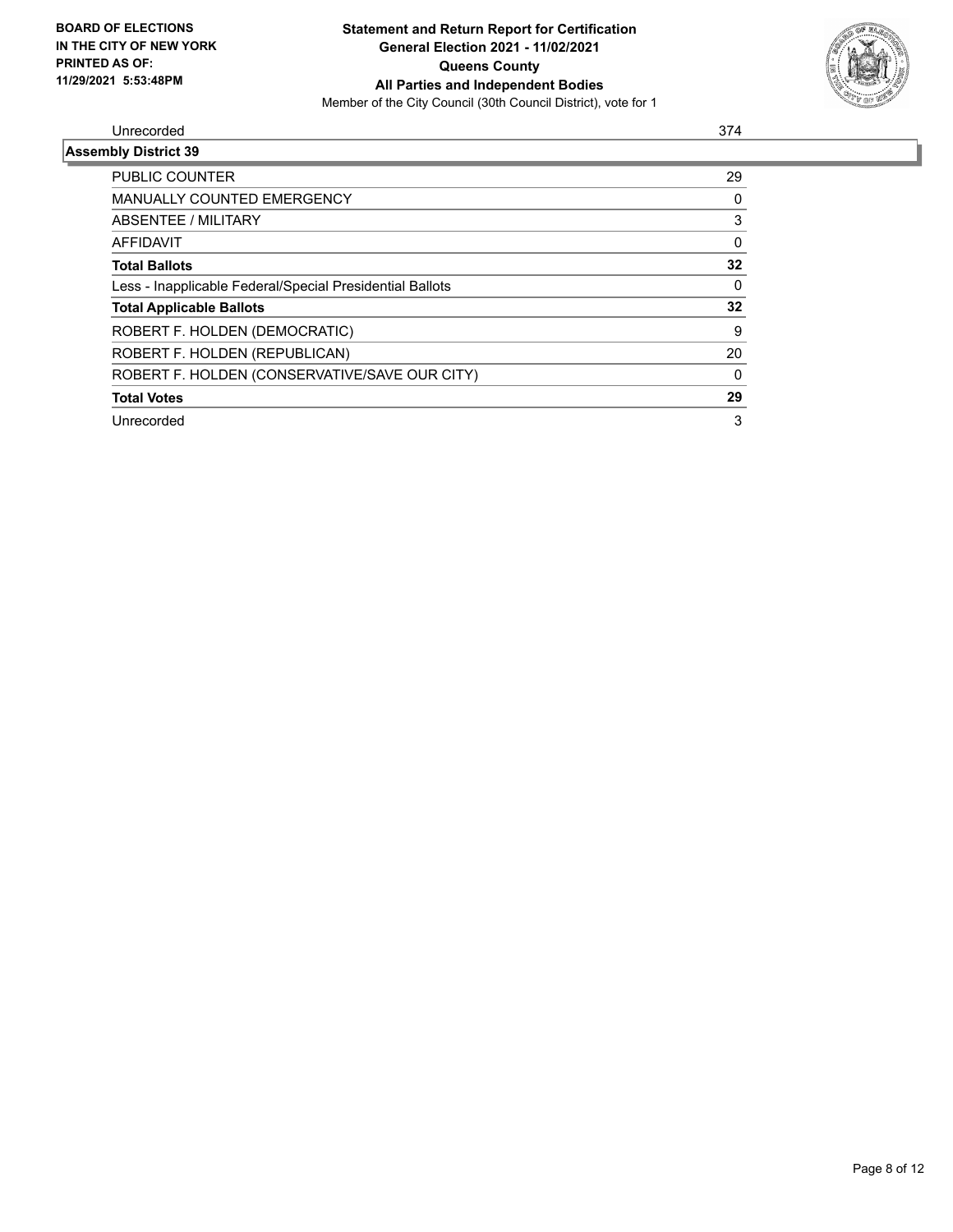

| <b>PUBLIC COUNTER</b>                                    | 20,611                  |
|----------------------------------------------------------|-------------------------|
| MANUALLY COUNTED EMERGENCY                               | 0                       |
| <b>ABSENTEE / MILITARY</b>                               | 1,231                   |
| AFFIDAVIT                                                | 89                      |
| <b>Total Ballots</b>                                     | 21,931                  |
| Less - Inapplicable Federal/Special Presidential Ballots | 0                       |
| <b>Total Applicable Ballots</b>                          | 21,931                  |
| ROBERT F. HOLDEN (DEMOCRATIC)                            | 7,991                   |
| ROBERT F. HOLDEN (REPUBLICAN)                            | 10,555                  |
| ROBERT F. HOLDEN (CONSERVATIVE/SAVE OUR CITY)            | 1,167                   |
| ADRIAN CANDENO (WRITE-IN)                                | 1                       |
| ADRIEN LESSER (WRITE-IN)                                 | 1                       |
| <b>AGNES MAICHIO (WRITE-IN)</b>                          | 1                       |
| AL SHARPTON (WRITE-IN)                                   | 1                       |
| ALEX KALAF (WRITE-IN)                                    | 1                       |
| ALEXANDRIA OCASIO-CORTEZ (WRITE-IN)                      | 1                       |
| ALICIA MOUNTAIN (WRITE-IN)                               | 1                       |
| AMANDA GARDNER (WRITE-IN)                                | 1                       |
| AMBROSE HARTON (WRITE-IN)                                | $\mathbf{1}$            |
| ANDREW CUOMO (WRITE-IN)                                  | 1                       |
| ANDREW M TOBIA (WRITE-IN)                                | 1                       |
| ANDREW PATTION (WRITE-IN)                                | 1                       |
| ANTHONY CORDA (WRITE-IN)                                 | 1                       |
| <b>ASTRO ERIE (WRITE-IN)</b>                             | 1                       |
| <b>BANDIT WEISS (WRITE-IN)</b>                           | 1                       |
| BARACK OBAMA (WRITE-IN)                                  | $\overline{\mathbf{c}}$ |
| BART SIMPSON (WRITE-IN)                                  | 1                       |
| <b>BEN GARGAN (WRITE-IN)</b>                             | 1                       |
| BERNIE SANDERS (WRITE-IN)                                | 1                       |
| BERTLEY TOBIN (WRITE-IN)                                 | 1                       |
| <b>BOB LEBLOW (WRITE-IN)</b>                             | 1                       |
| <b>BOB SENBERT (WRITE-IN)</b>                            | $\mathbf{1}$            |
| BRANDON DUFFY (WRITE-IN)                                 | 1                       |
| BRANDON ZWAGGERMAN (WRITE-IN)                            | 1                       |
| BRENNAN O'ROURKE (WRITE-IN)                              | 1                       |
| BRETT WOODWARD JR (WRITE-IN)                             | 1                       |
| BRIAN LAVAN (WRITE-IN)                                   | 1                       |
| BRIAN LEHRER (WRITE-IN)                                  | 1                       |
| <b>BRIAN NEVILLE (WRITE-IN)</b>                          | 1                       |
| BRITTANY TUFT (WRITE-IN)                                 | 1                       |
| <b>BUGS BUNNY (WRITE-IN)</b>                             | 1                       |
| CARMELO ROLDAN (WRITE-IN)                                | 1                       |
| CATHERINE ROJAS (WRITE-IN)                               | 3                       |
| CHARLIE CAMPOS (WRITE-IN)                                | 1                       |
| CHESTER ARTHUR (WRITE-IN)                                | 1                       |
| CHRISTINA HARPER (WRITE-IN)                              | 1                       |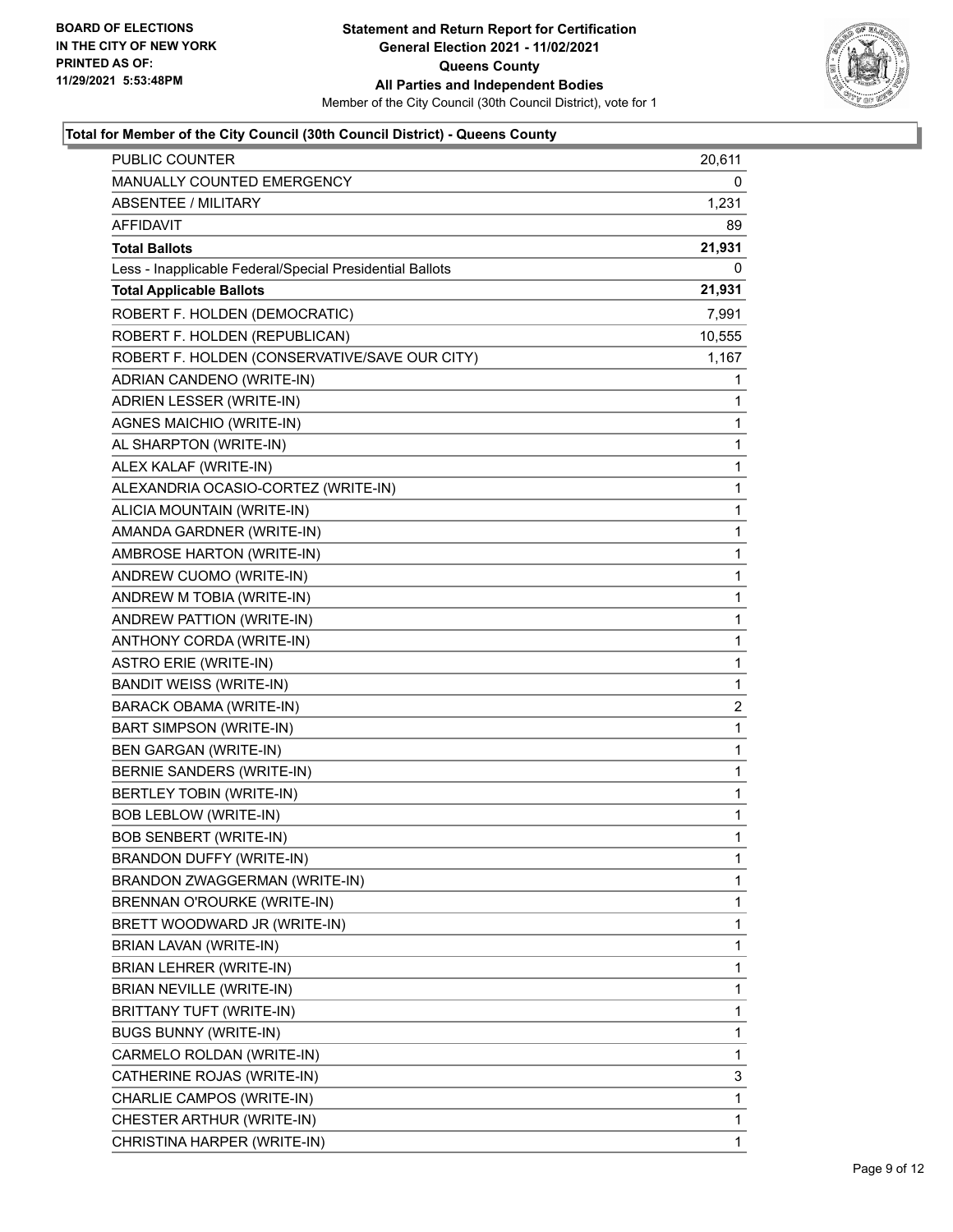

| CHRISTINA PASSELLA (WRITE-IN)       | $\mathbf{1}$   |
|-------------------------------------|----------------|
| CRAIG LARVARK (WRITE-IN)            | 1.             |
| CURTIS A. SLIWA (WRITE-IN)          | 1              |
| DAFFY DUCK (WRITE-IN)               | 1              |
| DAVID BRAND (WRITE-IN)              | 1              |
| DAVID MCCOMB (WRITE-IN)             | 1              |
| DAVID WRIGHT (WRITE-IN)             | 1              |
| DEREK EVERS (WRITE-IN)              | 1              |
| DIEGO O CURATOLO (WRITE-IN)         | 1              |
| DONALD DUCK (WRITE-IN)              | 1              |
| DONALD J. TRUMP (WRITE-IN)          | 1              |
| EDWIN DEJESUS (WRITE-IN)            | 1              |
| ELIZABETH CROWLEY (WRITE-IN)        | 22             |
| ELLIOT RIVERA (WRITE-IN)            | 1              |
| ELSIE SAVARESE (WRITE-IN)           | 1              |
| ELVIS PRESLEY (WRITE-IN)            | 1              |
| EMILY WAELDER (WRITE-IN)            | 1              |
| ERNIE GRIMES (WRITE-IN)             | 1              |
| EVERS DEREK (WRITE-IN)              | $\mathbf 1$    |
| FELICIA SINGH (WRITE-IN)            | 3              |
| FRANK KOTNIK (WRITE-IN)             | $\overline{2}$ |
| GAIL H. SABLEMAN (WRITE-IN)         | 1              |
| <b>GREGORY G ANDREWS (WRITE-IN)</b> | 1              |
| JACK WALTER (WRITE-IN)              | $\overline{2}$ |
| JAMES DINNIGAN (WRITE-IN)           | 1              |
| JAMES DINNINGAN (WRITE-IN)          | 1              |
| JAMES T. WALSH (WRITE-IN)           | 1              |
| JANE DOW (WRITE-IN)                 | 1              |
| JAQUELINE STALZER (WRITE-IN)        | 2              |
| JEANINE PIRRO (WRITE-IN)            | $\mathbf{1}$   |
| JESSE SMITH (WRITE-IN)              | 1              |
| JOHN F. DEBIASE (WRITE-IN)          | 1              |
| JOHN MEIRER (WRITE-IN)              | 1              |
| JOHN ROBERT PETRY (WRITE-IN)        | 1              |
| JOHN SMITH (WRITE-IN)               | 2              |
| JONATHAN A WIENCLAW (WRITE-IN)      | 1              |
| JOSEPH BASANTA (WRITE-IN)           | 1              |
| JOSEPH WESTON (WRITE-IN)            | 1              |
| JOSIAH MAJETIC (WRITE-IN)           | 1              |
| <b>JUAN ARDILA (WRITE-IN)</b>       | 185            |
| KEITH LAMARCHE (WRITE-IN)           | 1              |
| KENNY OMEGA (WRITE-IN)              | 1              |
| KM SHIELDS (WRITE-IN)               | 1              |
| KRISTIN HAUSER (WRITE-IN)           | 1              |
| LILA FOLEY (WRITE-IN)               | 1              |
| LUCAS VALENTIN (WRITE-IN)           | 2              |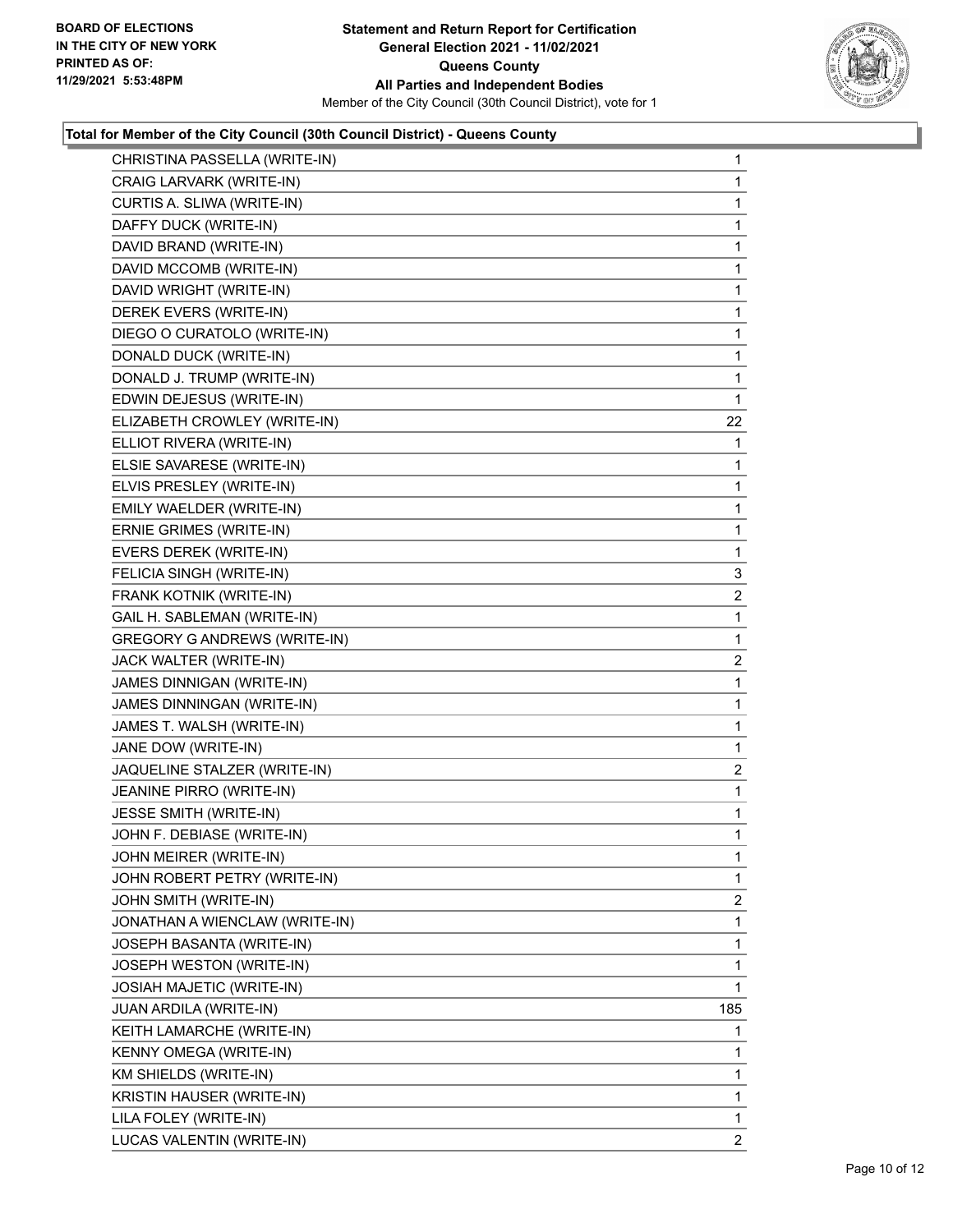

| LUIS ANGEL CABERO (WRITE-IN)      | 3              |
|-----------------------------------|----------------|
| LUIS PERALTA (WRITE-IN)           | $\overline{2}$ |
| MARIA MARICH (WRITE-IN)           | 1              |
| MARIA TORRES (WRITE-IN)           | 1              |
| MARK SZUSZKIEWICZ (WRITE-IN)      | 1              |
| MARK TWAIN (WRITE-IN)             | 1              |
| MARTHA DIAZ (WRITE-IN)            | 1              |
| MARY JOHNSON (WRITE-IN)           | 1              |
| MATTHEW J JOSPHPOU (WRITE-IN)     | 1              |
| MAYA ANGELOU (WRITE-IN)           | 1              |
| MICHAEL BLOOMBERG (WRITE-IN)      | 1              |
| MICHAEL J GORTON JR (WRITE-IN)    | 1              |
| MICHAEL J GORTON SR (WRITE-IN)    | 1              |
| MICHAEL PAPA (WRITE-IN)           | 1              |
| MICKEY MOUSE (WRITE-IN)           | 5              |
| MIKE MILLER (WRITE-IN)            | 1              |
| MOLLIE A. LAUFFER (WRITE-IN)      | 1              |
| NOOM CHOMSKY (WRITE-IN)           | 1              |
| PAUL ANTHONY (WRITE-IN)           | $\overline{2}$ |
| PAUL LEWIS (WRITE-IN)             | 1              |
| PETER GIAKOUMIS (WRITE-IN)        | $\overline{2}$ |
| RACHEL BORDENCA (WRITE-IN)        | 1              |
| RAQUEL NAMUCHE (WRITE-IN)         | 1              |
| RAUL BRICENO (WRITE-IN)           | 1              |
| RICH SHERNETRON (WRITE-IN)        | 1              |
| RILEY TIMLIM (WRITE-IN)           | 1              |
| ROBERT S KOCH (WRITE-IN)          | 1              |
| RYAN W. DEBIASE (WRITE-IN)        | 1              |
| SAMANTHA LYDON (WRITE-IN)         | 1              |
| SANDY NURSE (WRITE-IN)            | 1              |
| SANTA CLAUS (WRITE-IN)            | 1              |
| SEAN O'BRIEN (WRITE-IN)           | 1              |
| SERPHIN MALTESE (WRITE-IN)        | 1              |
| SHAWN PATRICK ANDERSON (WRITE-IN) | 1              |
| SNAKE PLISKIN (WRITE-IN)          | 1              |
| SONIA SUAREZ (WRITE-IN)           | 1              |
| STACEY H. PRUSSMAN (WRITE-IN)     | 1              |
| STEFANI JOUSTON (WRITE-IN)        | 1              |
| STEPHEN COOPER (WRITE-IN)         | $\overline{2}$ |
| STEVE ROGERS (WRITE-IN)           | 1              |
| STU VARNEY (WRITE-IN)             | 1              |
| SUSAN LEE (WRITE-IN)              | $\overline{2}$ |
| TARA BULZNTEUO (WRITE-IN)         | 1              |
| TEPAL KHOTAARI (WRITE-IN)         | 1              |
| TIMOTHY REILLY (WRITE-IN)         | 1              |
| TIMOTHY RILEY-LOPEZ (WRITE-IN)    | 1              |